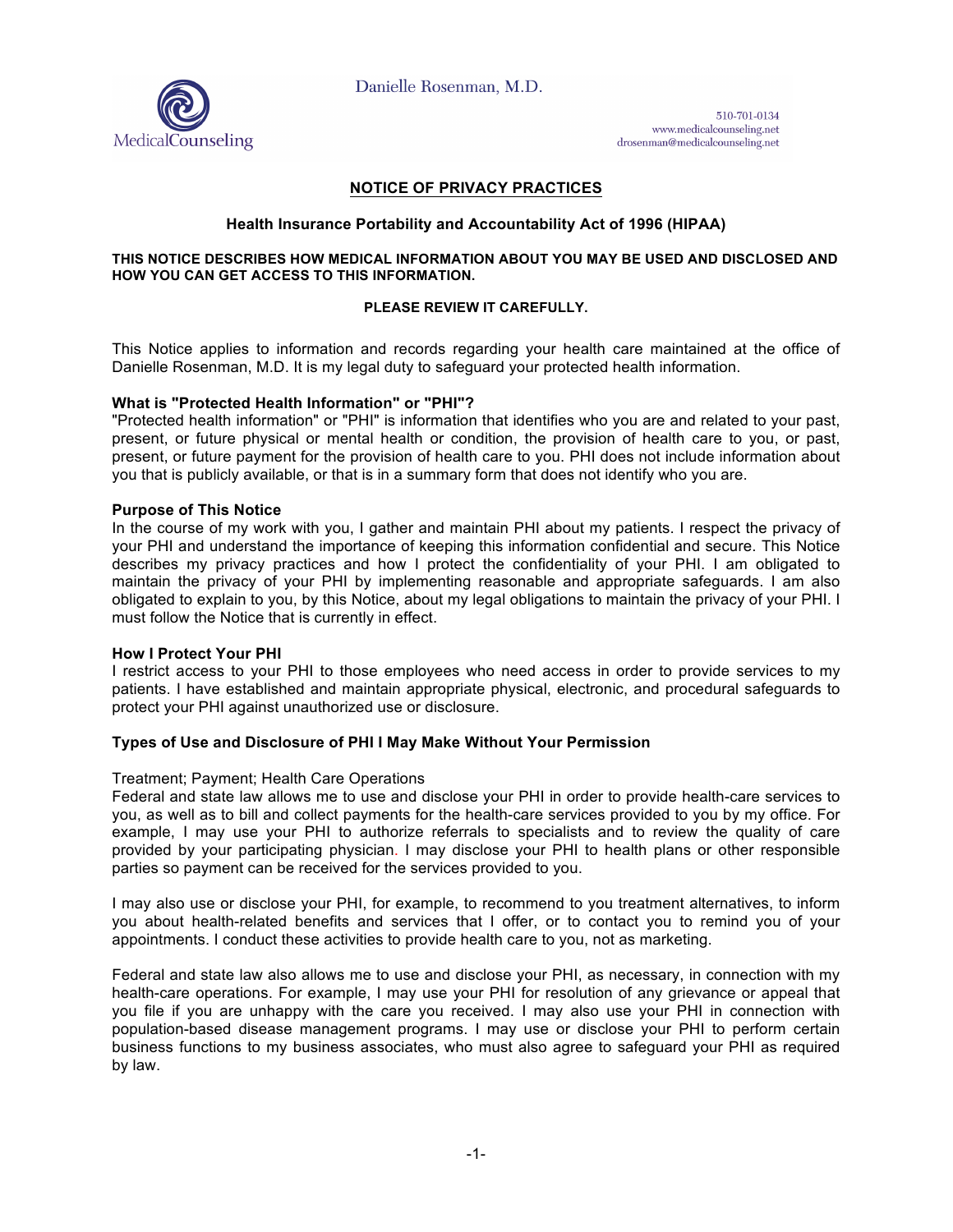I am also allowed by law to use and disclose your PHI without your authorization for the following purposes:

- 1. When required by law In some circumstances, I am required by federal or state laws to disclose certain PHI to others, such as public agencies for various reasons;
- 2. For public health activities Such as reports about communicable diseases, defective medical devices to the FDA or work-related health issues;
- 3. Reports about child, elder, and other types of abuse or neglect, or domestic violence;
- 4. For health oversight activities Such as reports to governmental agencies that are responsible for licensing physicians or other health care providers;
- 5. For lawsuits and other legal disputes In connection with court proceedings or proceedings before administrative agencies, or to defend me in a legal dispute;
- 6. For law enforcement purposes Such as responding to a warrant or reporting a crime;
- 7. Reports to coroners, medical examiners, or funeral directors To assist them in performance of their legal duties:
- 8. For tissue or organ donations To organ procurement or transplant organizations to assist them;
- 9. For research To medical researchers with an approval of an institutional review board (IRB) or privacy board that oversees studies on human subjects. Researchers are also required to safeguard your PHI;
- 10. To avert a serious threat to the health or safety of you or other members of the public;
- 11. For national security and intelligence/military activities Such as protection of the President or foreign dignitaries;
- 12. For Workers' Compensation purposes I may provide PHI in order to comply with Workers' Compensation laws.

I may provide your PHI to a family member, friend, or other individual who you indicate is involved in your care or responsible for the payment of your health care, unless you object in whole or in part. Retroactive consent may be obtained in emergency situations. I may also notify disaster relief organizations to assist them with their relief efforts.

You, as a parent, can generally control your minor child's PHI. In some cases, however, I am permitted or even required by law to deny you access to your child's PHI, such as when your child can legally consent to medical services without your permission.

Some types of PHI, such as HIV test results or mental-health information, are protected by stricter laws. However, even such PHI may be used or disclosed without your written authorization if required or permitted by law.

# **Authorizations**

All other uses and disclosures of your PHI must be made with your written authorization. If you need an authorization form, I will send one for you or your personal representative to complete. When you receive the form, please fill it out and send it to the following address:

> Danielle Rosenman, M.D. 3030 Ashby Ave. Suite 117, Berkeley, CA 94705

You may revoke or modify your authorization at any time by writing to me at the same address. Please note that your revocation or modification may not be effective in some circumstances, such as when I have already taken action relying on your authorization.

# **Your Rights Regarding Your PHI**

# **Access to Your PHI**

You have the right to review and copy your PHI that I maintain. If you wish access to your PHI, please write to me. I will respond to your request and let you know when and where you can review your PHI in my possession. If you would like a copy of the information I have, please write to me at the same address. If I provide you with a copy, I may charge a reasonable administrative fee for copying your PHI to the extent permitted by applicable law. If I deny your request for review or copy of your PHI, I will explain the reason in writing. If I don't have your PHI, but know who does, I will let you know who to contact.